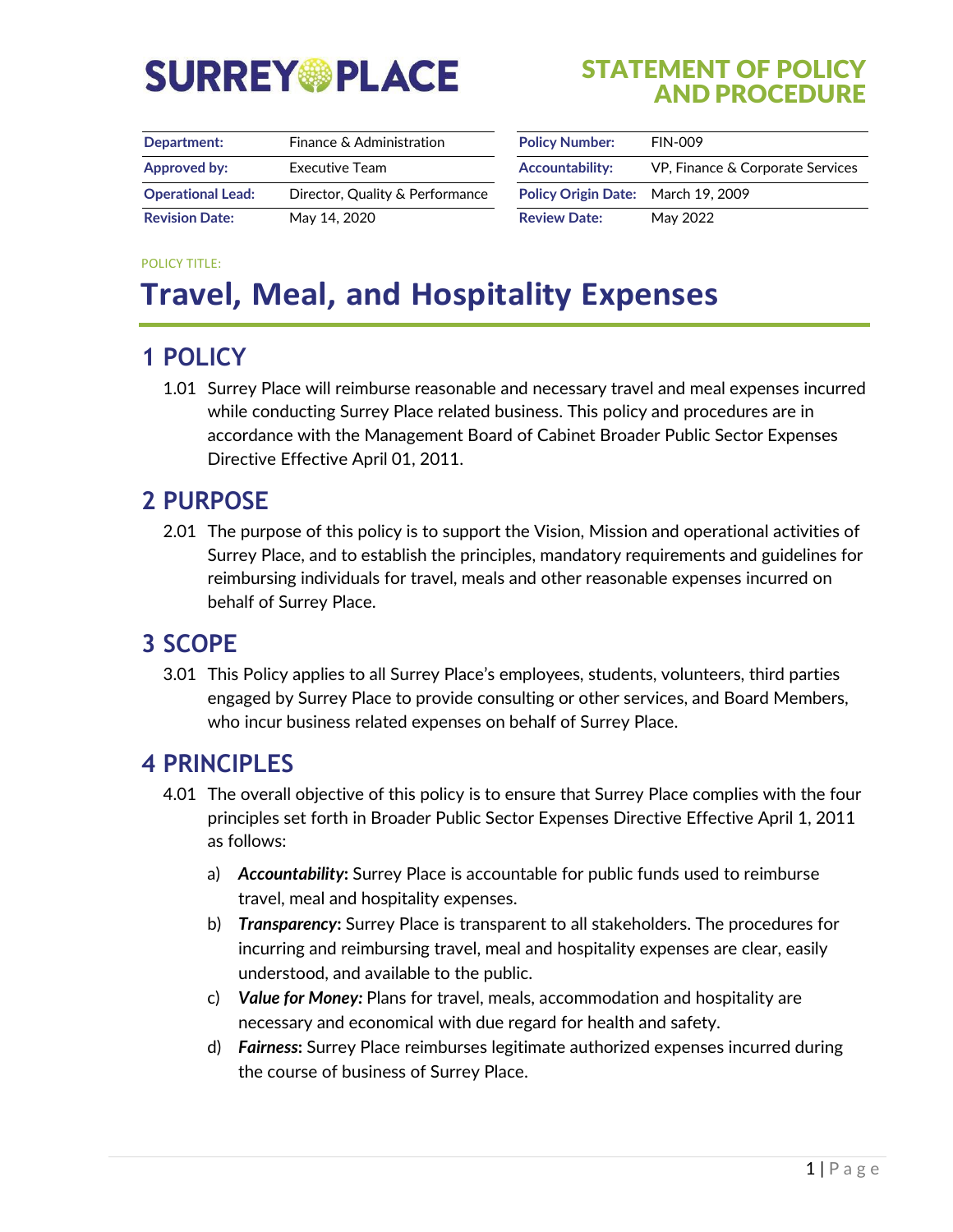#### **5 DEFINITIONS**

5.01 None noted.

# **6 REFERENCES and RELATED STATEMENTS of POLICY and PROCEDURE**

- 6.01 Broader Public Sector Expenses Directive 2011
- 6.02 Broader Public Sector Expense Rules 2014

#### **7 PROCEDURES**

- 7.01 The use of privately owned motor vehicles on the Employer's business is not a condition of employment.
- 7.02 Travelers must use the most practical and economical way to travel.
- 7.03 Travelers shall not transport clients in their personal motor vehicle.
- 7.04 Travelers are not considered on business when they travel to and from home to the office or first visit at the start and close of their business day.
- 7.05 Travelers using their motor vehicle for business purposes are advised to inform their auto insurance carrier and carry appropriate insurance.
- 7.06 Parking expenses for business purposes will be reimbursed based on the scan copy of original parking receipt, for recordkeeping purpose employee must keep original receipt for 12 months.
- 7.07 There is no reimbursement for traffic or parking violations.
- 7.08 Parking at Surrey Place sites: please refer to the Parking Policy.
- 7.09 Good record keeping practices should be maintained for verification and audit purposes.

# **8 ACCOUNTABILITY FRAMEWORK**

8.01 Approval Authority Schedule:

**All travel expenses must be approved appropriately prior to the travel,** in accordance with the approval authority listed below:

| Level of Approval Required for Travel Plans |                          |                         |                             |  |
|---------------------------------------------|--------------------------|-------------------------|-----------------------------|--|
|                                             |                          | <b>Travel in Canada</b> |                             |  |
|                                             |                          | and                     |                             |  |
| <b>Role</b>                                 | <b>Travel in Ontario</b> | continental USA         | <b>International Travel</b> |  |
| <b>CEO</b>                                  | <b>Board President</b>   | <b>Board President</b>  | <b>Board President</b>      |  |
| Employee, Student,                          |                          | Program Vice            |                             |  |
| Volunteer                                   | Manager/Supervisor       | President               | CEO                         |  |
|                                             |                          | Program Vice            |                             |  |
| Consultant                                  | <b>Contract Manager</b>  | President               | CEO                         |  |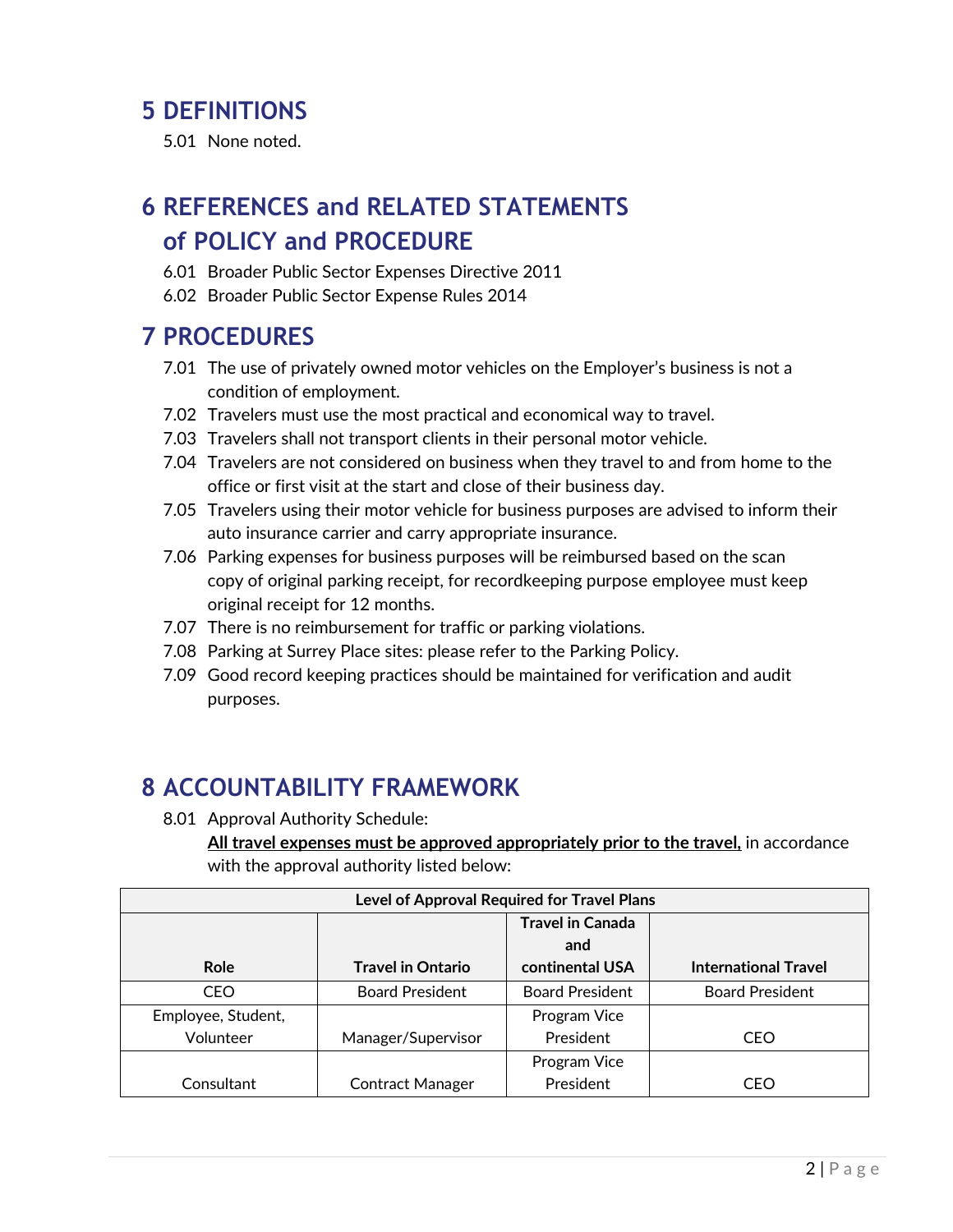- 8.02 Claimants are expected to:
	- a) Obtain all appropriate approvals before incurring expenses;
	- b) Submit original, itemized receipts with all claims;
	- c) Submit claims within thirty (30) days after the completion of travel, except for the month of March;
	- d) Submit all approved travel expense claims incurred during the month of March within the first five days in April;
	- e) If the information above is not available or is not possible, submit a written explanation with the claim to provide the approver with adequate information for decision-making;
	- f) Repay any overpayments it is considered a debt owing to Surrey Place;
	- g) If leaving employment with Surrey Place, submit any claims for expenses before leaving Surrey Place.
- 8.03 Approvers are expected to:
	- a) Provide approval only for expenses that were necessarily incurred in the performance of Surrey Place business;
	- b) Provide approval only for claims that include all appropriate documentation;
	- c) Not approve their own expenses;
	- d) Claimed expenses for a group can only be by the most senior person present. Expenses cannot be claimed by an individual that are incurred by his/her approver.

# **9 EXPENSES INCURRED FOR CONSULTANTS AND OTHER CONTRACTORS**

- 9.01 Surrey Place will not pay or reimburse a consultant for any hospitality, incidental or food expenses, including but not limited to expenses in respect of meals, snack, beverages, gratuities, laundry or dry cleaning, valet services, dependent care, home management and personal telephone calls.
- 9.02 Reimbursement for allowable expenses can be claimed and reimbursed only when the contract specifically provides for it.

# **10 MILEAGE**

- 10.01 If a traveler is required to use his/her own motor vehicle on the Surrey Place's business, the employee shall be reimbursed at the rate of **forty-five (45) cents per kilometer**. The mileage rate includes reimbursement for insurance, gas, and depreciation of vehicle.
- 10.02 Mileage reimbursements should be calculated from the assigned Surrey Place location.
- 10.03 For Home Based travelers travel to or from their assigned Surrey Place location is not reimbursable when this is the first or the last visit of the day, unless if the distance between the employee's home and the first visit (or between the last visit and the employee's home) is greater than the distance normally travelled between the employee's home and the employee's assigned Surrey Place location, the difference can be claimed.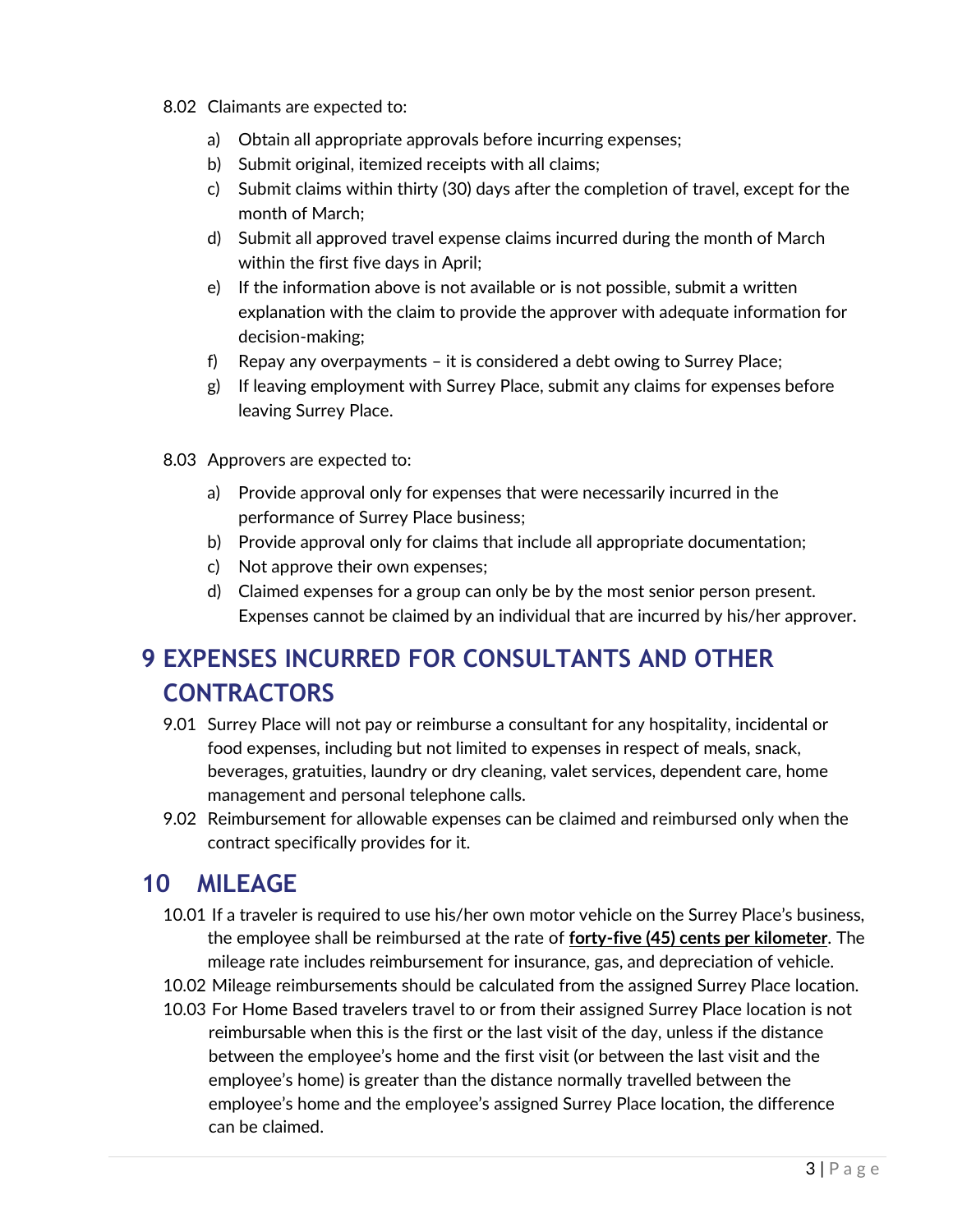10.04For all other travelers, travel to their assigned Surrey Place location is not reimbursable. For business meetings during the course of the business day reimbursement is based on the distance from their assigned Surrey Place office to the meeting site and return mileage to the assigned Surrey Place office.

Travelers can use below mentioned illustration to calculate appropriate mileage for reimbursement.



10.05 On a regular basis, the Finance Department will select random samples of mileage claims and verify the accuracy and reasonableness of distances claimed, by using an online trip calculator to calculate the trip distance. The onus is on travelers to accurately track their actual distance. In the event of an overpayment of a mileage claim, such overpayment will be recovered promptly from the traveler.

#### **11 TRAVEL**

- 11.01For Public Transit, staff are permitted to claim reimbursement for the cost of TTC fare for Surrey Place business related travel by:
	- a) Providing the required reimbursement information on the TTC Travel Reimbursement Form
	- b) Coding the cost to their program or department and
	- c) Obtaining approval from their immediate supervisor.
- 11.02Taxi Chits are available on a limited basis, and provided on approval by Finance Department The chit must be properly signed and with the amount and cost centre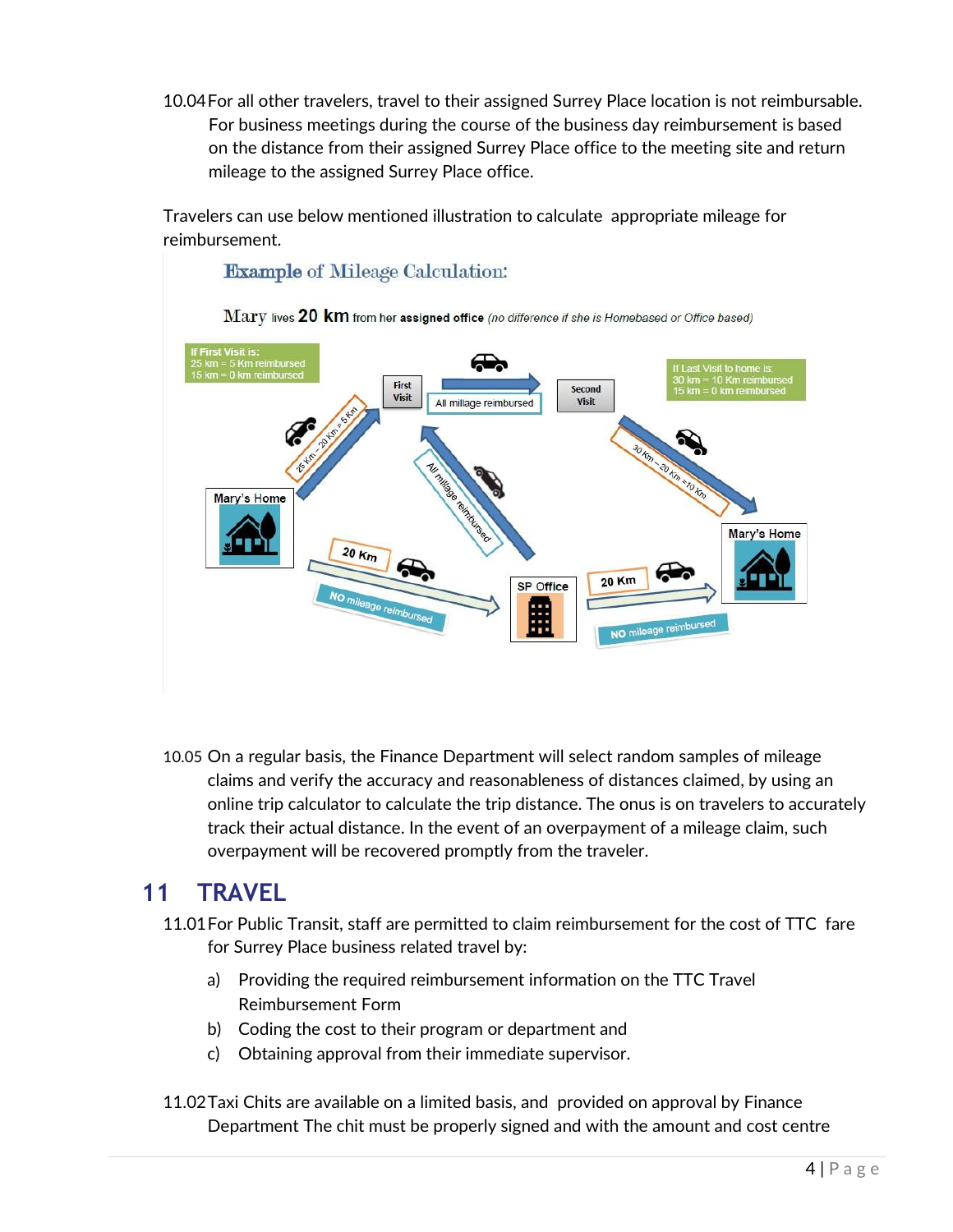clearly indicated. If travelers tender their own fares for taxi services, receipts and documentation of the business purpose for the travel are required for reimbursement.

#### 11.03Automobile Rental:

- a) Travelers should make their own arrangements for automobile rentals with prior approval by using Purchase or procurement requisition or ask Accounting Clerk to make arrangement.
- b) The original receipt from the rental agency should be attached to the Travel Expense Form for reimbursement.
- c) Travelers should accept the rental car insurance for collision and loss, unless otherwise covered.
- 11.04Air/Rail:
	- a) Travelers must use the most economical and direct route.
	- b) Travelers are expected to book economy class when making travel reservations.
	- c) Business class may only be permitted with approval by the CEO, taking into consideration such relevant factors as health and safety, or business circumstances.
	- d) Travelers are responsible to submit approved purchase or procurement requisition to make travel arrangements by Accounting Clerk.
	- 11.06Accommod

ations

a) Travelers are responsible to submit approved purchase and procurement requisition to make accommodation reservation by Accounting Clerk.

# **12 ALCOHOL**

12.01Alcohol cannot be claimed and will not be reimbursed as part of a travel or meal expense. There are no exceptions to this rule.

#### **13 MEALS**

.

13.01When travelling outside the City of Toronto overnight, expenses for meals excluding alcoholic beverages will be reimbursed with supporting scan copy of original itemized receipts. for recordkeeping purpose employee must keep original receipt for 12 months. The reimbursement must not exceed the Max MealRates listed below, including taxes, and gratuities.

| Max Meal Rates in Canada (including tax) |                                                 |  |
|------------------------------------------|-------------------------------------------------|--|
| <b>Meals</b>                             | Effective June 1, 2016<br><b>Maximum Amount</b> |  |
| <b>Breakfast</b>                         | \$10.00                                         |  |
| Lunch                                    | \$15.00                                         |  |
| Dinner                                   | \$25.00                                         |  |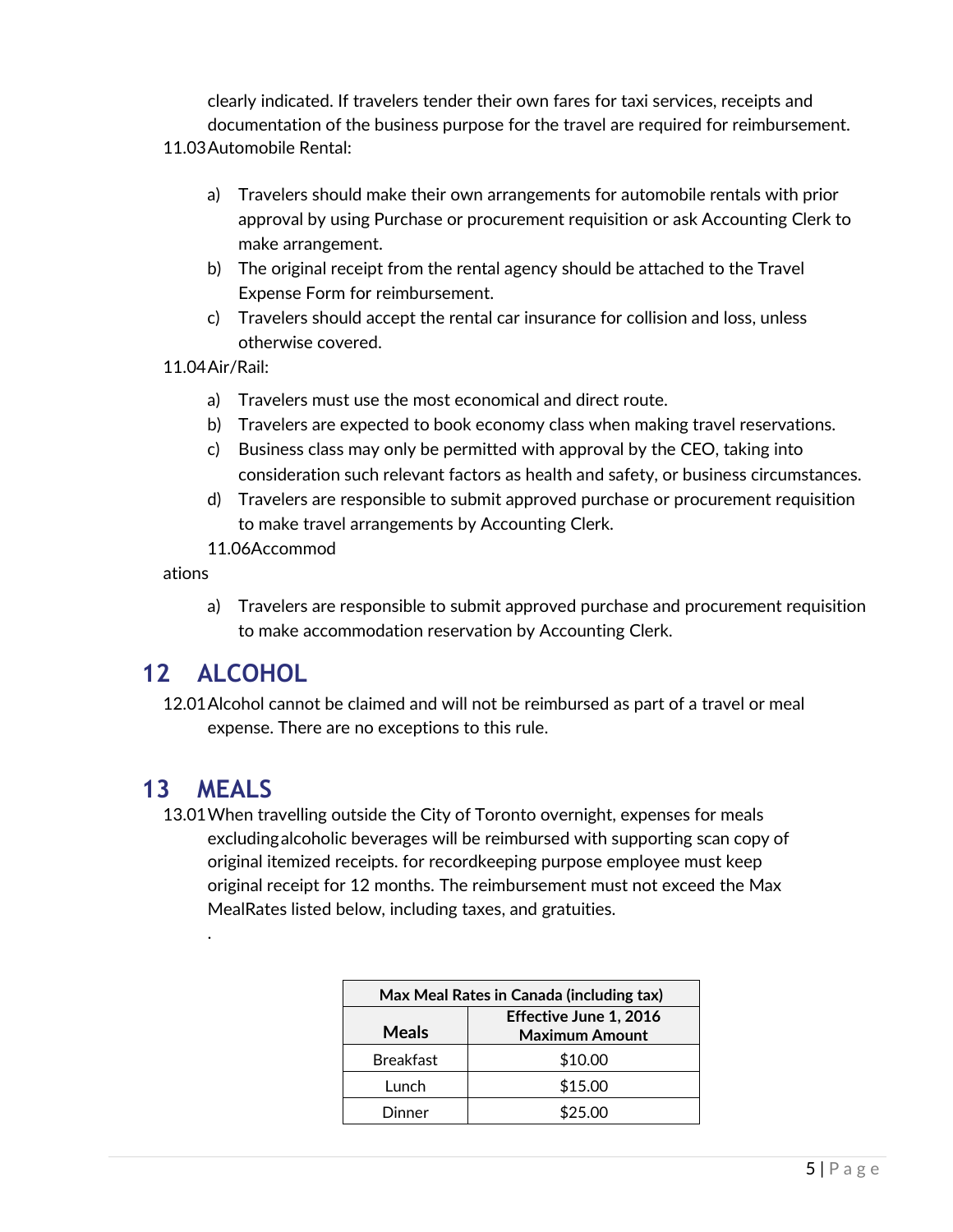| Max Meal for MMW Mobile Team (including tax) |                                                |  |
|----------------------------------------------|------------------------------------------------|--|
| Meal                                         | Effective Feb 1, 2020<br><b>Maximum Amount</b> |  |
| Whole day                                    |                                                |  |
| meal                                         | \$60.00                                        |  |

- 13.02Except for MMW mobile team maximum rates apply to each meal and may not be accumulated for missed meals within one single day.
- 13.03In rare circumstances where meal rate maximums cannot be adhered to (for example travel to remote sites in Northern Ontario), a request must be made in writing to the respective Vice-President for prior approval and the approved documentation submitted with the expense claim for approval by the VP, Finance and Corporate Services and processing in the Finance Department
- 13.04The provision of food and beverage to facilitate Surrey Place's business will be reimbursed with supporting scan copy of original itemized receipts, for recordkeeping purpose employee must keep original receipts for 12 months. The name of the associate and purpose of the meeting must be noted on the receipts. The amount must be appropriate and reasonable.

### **14 HOSPITALITY**

- 14.01Hospitality is the provision of food, beverages, accommodation, transportation and other amenities paid out of public funds to people who are not engaged to work for Surrey Place, any of designated BPS organizations covered by Broader Public Sector Expenses Directive, the Ontario government ministries, agencies and public entities covered by the OPS Travel, Meal and Hospitality Expenses Directive.
- 14.02Activities involving only those people in the organizations listed above are not considered hospitality and cannot be reimbursed.

# **15 SOCIAL EVENTS, BUSINESS MEETINGS, AND CORPORATE EVENTS**

- 15.01Staff social events must be consistent with Human Resources Life Event Policy.
- 15.02Reimbursement of catering for business meetings with external guests and internal staff occurred over the timing of breakfast, or lunch is permissible with the approval of the Vice President of the program.
- 15.03 Reasonable and appropriate catering expenses for internal staff may be reimbursed for a whole day meeting or a meeting is unavoidably held over a normal meal period, subject to approval by the respective vice president. Catering expenses must be supported by scan copy of original itemized receipts, list of attendees and business purposes for the meeting. For recordkeeping purpose employee must keep original receipts for 12 months.